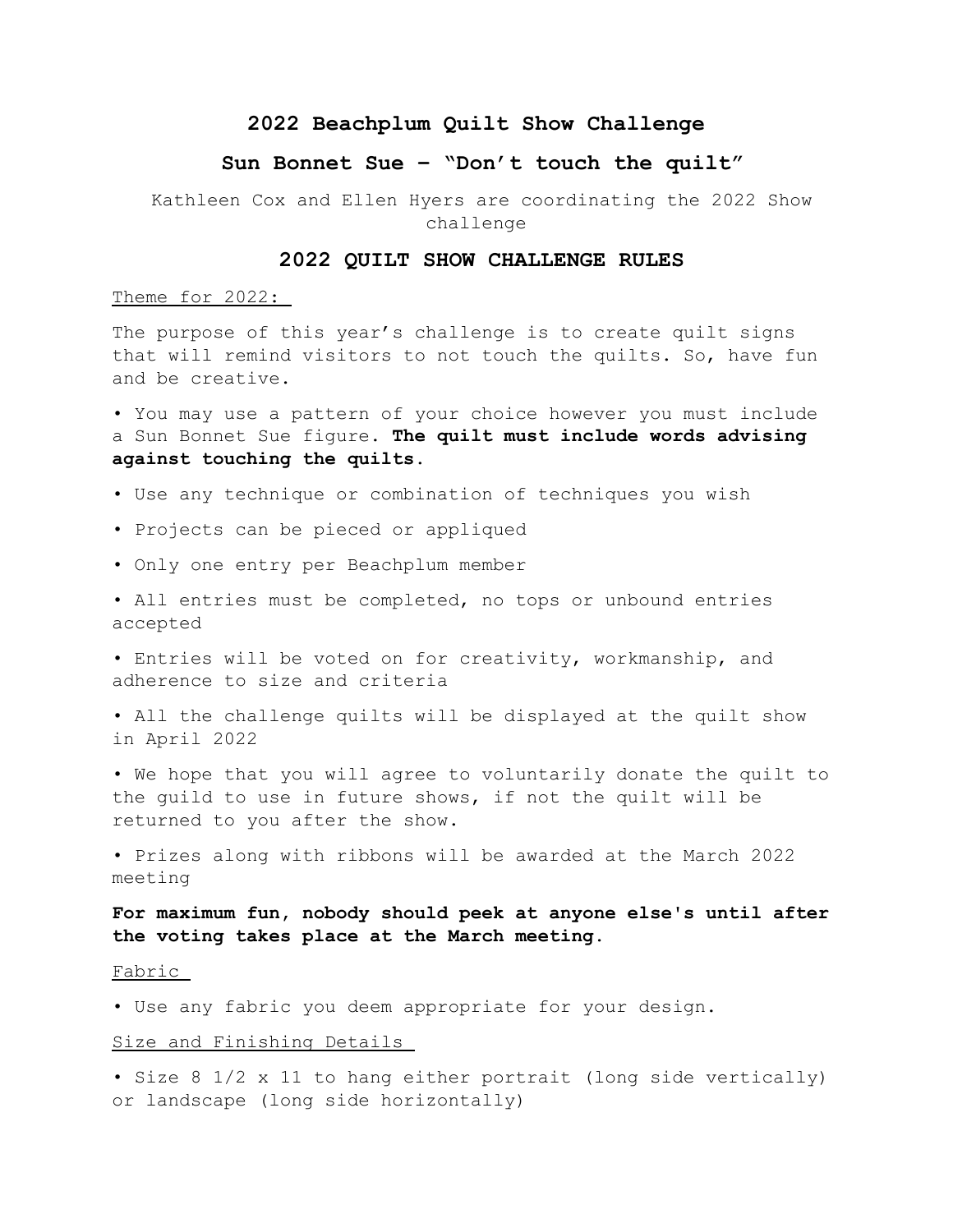- Shape must be rectangle
- Any embellishments are permitted

• Quilt must be finished (three layers, sandwiched, quilted and bound) when submitted. No partially finished entries please

• It must be entirely made and quilted by you (hand or machine) between September 2019/February 2022.

• Attach a 2-inch sleeve at the top back of your quilt

• label on back must include name of quilt, date made and name of maker, cover up the label for membership voting.

### Deadline

• Quilts will be collected at the March 2022 meeting by the challenge committee, no entry fee is required for the challenge quilt

• Important: Each entry must be brought in a cloth bag (pillowcase), no paper bags, marked with your name and phone number to identify the owner. Inside the bag should be your registration form (you can go to the Beachplum website and print out a copy) completely filled out, please include a picture. Also, please include/return the index card included with your challenge, print your name, phone number and a brief description of your quilt/item on the index card. This will ensure the correct challenge is placed inside the matching cloth bag and returned to the rightful owner.

• The challenge committee will collect and hold the challenge quilts after the winners are selected. A committee member will bring them for registration to be hung together. Please do not take them home from the March meeting.

### Story Cards

• A paragraph talking about your project – no more than 50 words

• Please include the story card form inside the pillowcase (story card forms can be found on the Beachplum website for you to print out)

#### Membership Voting

• Voting will take place at our March 2022 meeting

• 1st, 2nd, and 3rd place prizes along with ribbons will be awarded